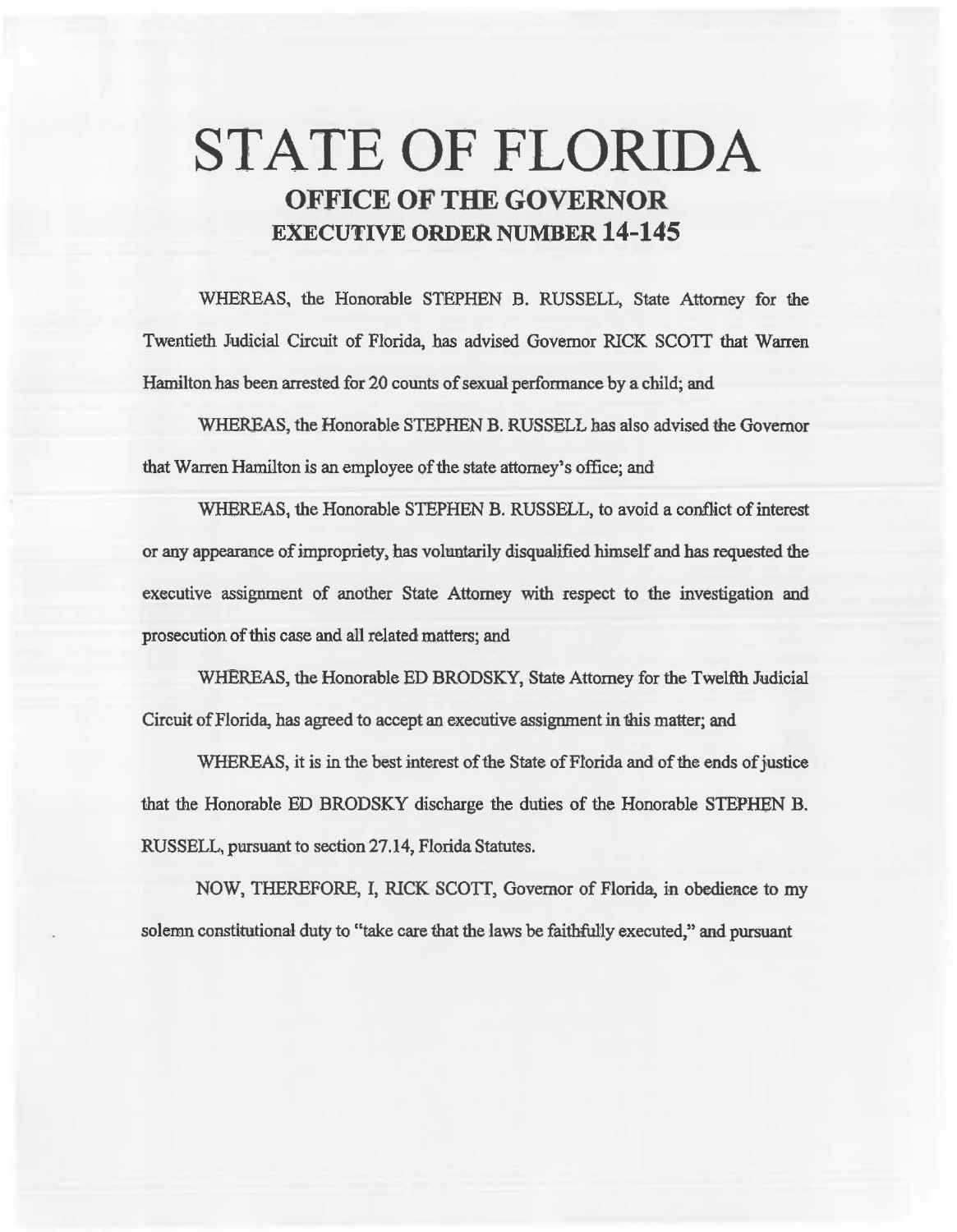to the Constitution and laws of the State of Florida, issue the following Executive Order, effective immediately:

## Section 1.

The Honorable ED BRODSKY, State Attorney for the Twelfth Judicial Circuit of Florida, referred to as the "Assigned State Attorney," is assigned to discharge the duties of the Honorable STEPHEN B. RUSSELL, State Attorney for the Twentieth Judicial Circuit of Florida, as they relate to the investigation, prosecution and all matters related to Warren Hamilton.

## Section 2.

The Assigned State Attorney or one or more Assistant State Attorneys and Investigators, who have been designated by the Assigned State Attorney, shall proceed immediately to the Twentieth Judicial Circuit of Florida, and are vested with the authority to perform the duties prescribed herein.

### Section 3.

All residents of the Twentieth Judicial Circuit are requested, and all public officials are directed, to cooperate and render whatever assistance is necessary to the Assigned State Attorney, so that justice may be served.

### Section 4.

The period of this Executive Assignment shall be for one (1) year, to and including Aprii 30, 2015.